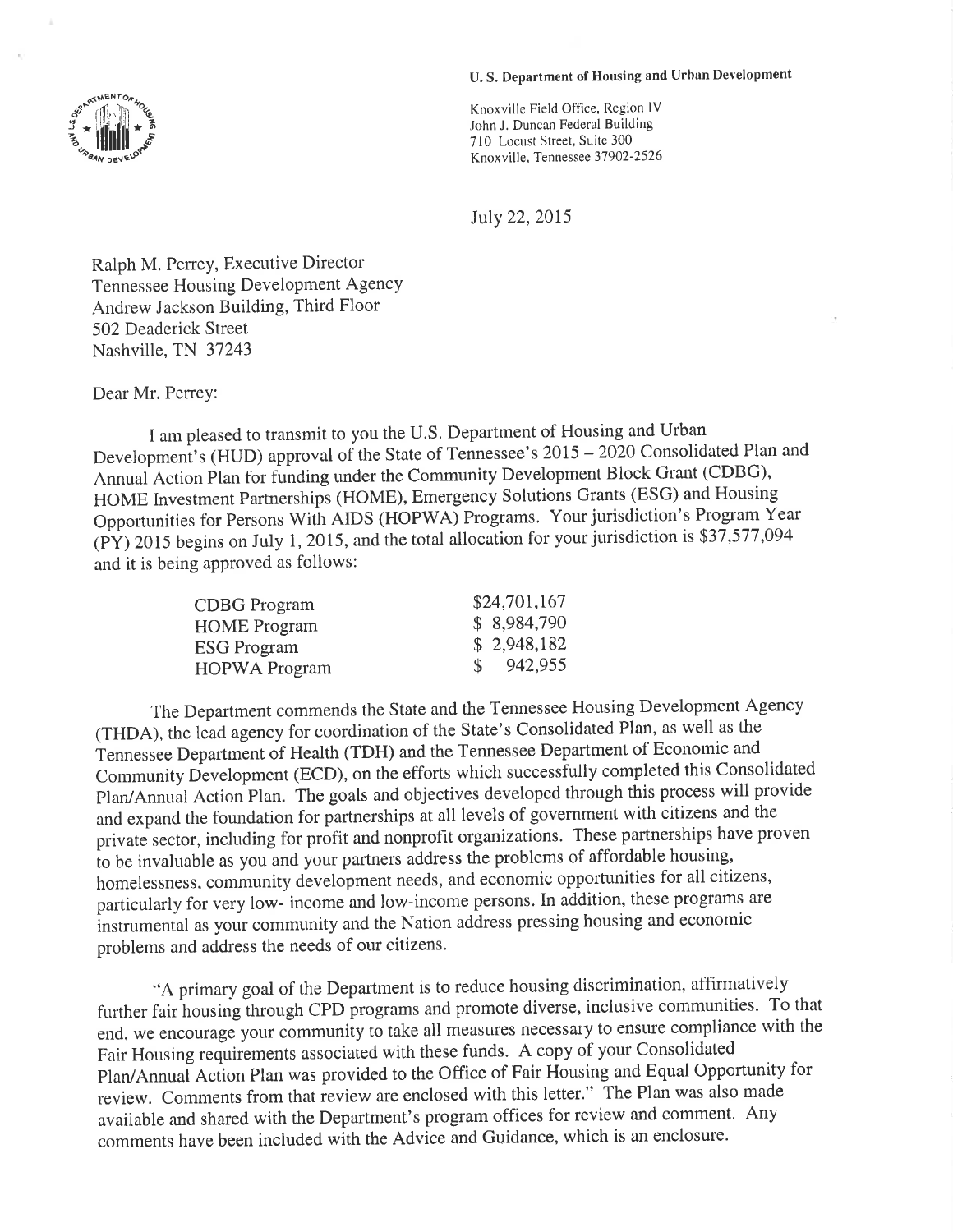Under the HOME Program, this Office has reviewed and approved the Resale/Recapture provisions for your jurisdiction. If you should require any further assistance or have any questions, please do not hesitate to contact us.

Enclosed are three sets of originals of the Grant Agreements for CDBG Entitlement Program (form HUD 7082), HOME Program (form HUD 40093), ESG Program and the HOPWA Program. The three sets of originals require the Governor's signatures. These constitute the contract between HUD and the State of Tennessee.

For each grant agreement of the applicable Consolidated Planning programs, specific information is required for those nsing an Indirect Cost Rate. If funding assistance will be used for payment of indirect costs pursuant to 2 CFR 200, Subpart E-Cost Principles, you are required to enter specific information as instructed. The requirement on lndirect Cost rate is indicated under the Special Conditions, Item 8 (attached) for CDBG; Item 1l for HOME and Item 14 (attached) for ESG. The Indirect cost rate requirement is provision Article X of the HOPV/A grant agreement.

Please note that if your jurisdiction is not using an indirect cost rate, you are required to state NO. If your jurisdiction is using an indirect cost rate, then enter the required information as indicated for each funded program on each grant agreement (Funding Approval). If no answer and/or no information are provided, then the applicable grant agreement(s) are not considered as fully executed and will be returned to your jurisdiction for completion. Also, please be aware that the HUD Field Accounting Center will not process the grant agreements until the required information has been entered on a grant agreement. As such, no funds will be available to be drawn down by your jurisdiction. You are also reminded to also review and comply with the other special conditions included in the Funding Approvals (Item 8 for CDBG, Item 14 for ESG, and Item 9 for the HOME Program).

As you are aware, the HUD Inspector General has deemed the "First In-First Out (FIFO)" approach for drawing down grant funds to be inconsistent with generally accepted government accounting principles and the Office of Community Planning and Development (CPD) is in the position of having to adjust the disbursement approach in the lntegrated Disbursement and Information System (IDIS) from FIFO to a grant-based approach. Beginning with 2015 funds, the grant based approach will be in effect. Grantees are asked to delay the drawing down of funds until CPD-Headquarters can issue official guidance regarding this matter. The official guidance and instructions are expected in July 2015.

You are reminded that formula grant funds are governed by the Department. The management of the Consolidated Plan, including the Consolidated Annual Action Plan, is handled by the Office of Community Planning and Development (CPD). I have signed the agreements and applicable funding approval forms. Please retain one set of originals for your records and return the other two sets to CPD as noted below:

U,S. Department of Housing and Urban Development Mary C. Wilson, Director, CPD John J. Duncan Federal Building, Suite 300 710 Locust Street, SW Knoxville, TN 37902